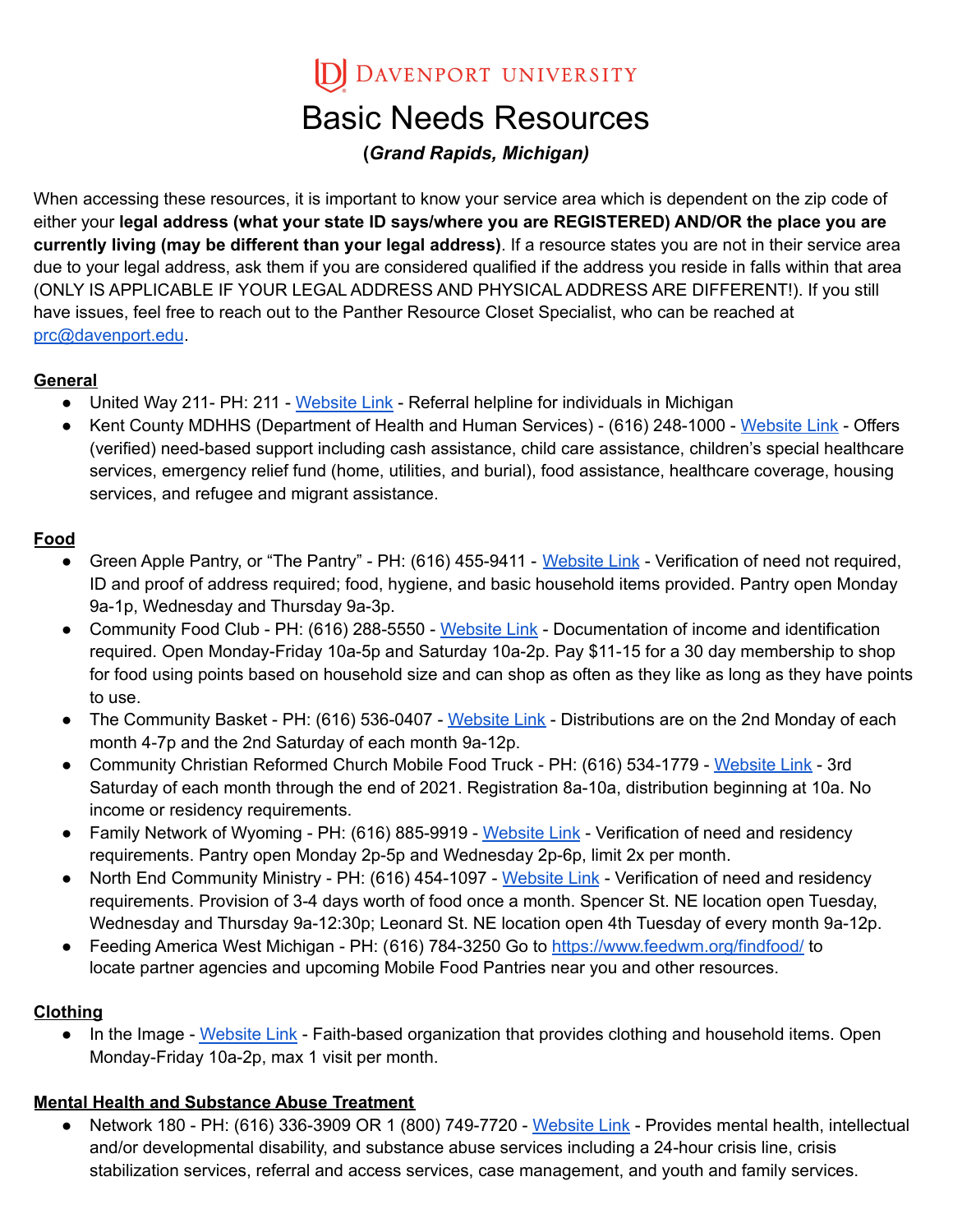### D DAVENPORT UNIVERSITY

● Salvation Army Turning Point - PH: (616) 742-0351 - [Website](https://centralusa.salvationarmy.org/turningpointgr/) Link - Faith-based substance abuse treatment program.

#### **Housing/Shelter (No referral required)**

- Community Rebuilders PH: (616) 458-5102 [Website](https://communityrebuilders.org/) Link Provides housing assistance and supportive services on a long-term basis for homeless persons with disabilities, chronically homeless individuals, veterans, families, and HIV/AIDS patients.
- Housing Assessment Program (HAP) PH: (616) 454-5840 Aids in referral for housing and shelter assistance.
- Degage Ministries PH: (616) 454-1661 [Website](http://www.degageministries.org/) Link Provides immediate needs such as food, hot showers, prescription co-pays, mailing address, storage for belongings, and overnight shelter for women. Additional services include laundromat and hair salon. Assists with navigating obstacles to housing, jobs, sobriety, and health.
- Mel Trotter Ministries PH: (616) 454-8249 [Website](https://www.meltrotter.org/) Link Faith-based emergency shelter with breakfast and supper provided. Best to arrive no later than 6:15p.
- Dwelling Place PH: (616) 454-0928 [Website](https://dwellingplacegr.org/support-services/) Link Provides housing support services and affordable housing for persons who were recently homeless, are fleeing domestic violence, and people with disabilities or a mental health condition.
- Aya Youth Collective PH: (616) 406-3945 [Website](https://www.ayayouth.org/youth-resources/) Link Emergency shelter and support services specifically for youth aged 14-24.

#### **Housing/Shelter (SAHAP referral required)**

*For referral, call Salvation Army Homeless Assistance Program at (616) 454-5840, then select option #2.*

- Inner City Christian Federation (ICCF) PH: (616) 247-4949 [Website](https://iccf.org/emergency-housing/) Link Emergency, 30-day shelter for families with children only (this includes single parents with their children).
- Family Promise PH: (616) 475-5220 [Website](https://www.familypromisegr.org/) Link Emergency shelter and housing assistance specifically for families with children.
- Grand Rapids Housing Commission PH: (616) 235-2600 [Website](https://grhousing.org/) Link Emergency shelter and support services specifically for women with children.

#### **Academic Help**

● T2C Studio - PH: (616) 514- 8803 OR text (616) 304- 8333 - [Website](https://www.t2cstudio.us/) Link - Provides support services for students and parents to aid in all processes related to getting to and through college, including aid with FAFSA and scholarships, college navigation services, and referral services.

#### **Domestic and/or Sexual Violence**

- YWCA PH: (616) 454-9922 [Website](https://www.ywcawcmi.org/our-services/) Link Provides services for survivors of intimate partner violence including a crisis hotline, emergency shelter, crisis help, advocacy services, counseling, custody exchange services, long-term housing and support services, and prevention services.
- Safe Haven PH: (616) 452 6664 [Website](https://safehavenministries.org/) Link Services including emergency shelter, crisis hotline, support groups, children's programming (primary or secondary victimization), safety planning.

#### **Miscellaneous**

- Kent County District Library [Website](https://kdl.bibliocommons.com/locations/?_ga=2.148964083.450516879.1629231325-1060802456.1629231325) Link Services include [community](https://kdl.org/community-resources/) resource referral help, internet access, printing, and passes for local attractions.
- Genesis PH: (616) 988-2897 Permanent, independent, and affordable housing for people with disabilities who are homeless or at risk of homelessness, where appropriate supportive services are provided as part of the normal operation of the housing.